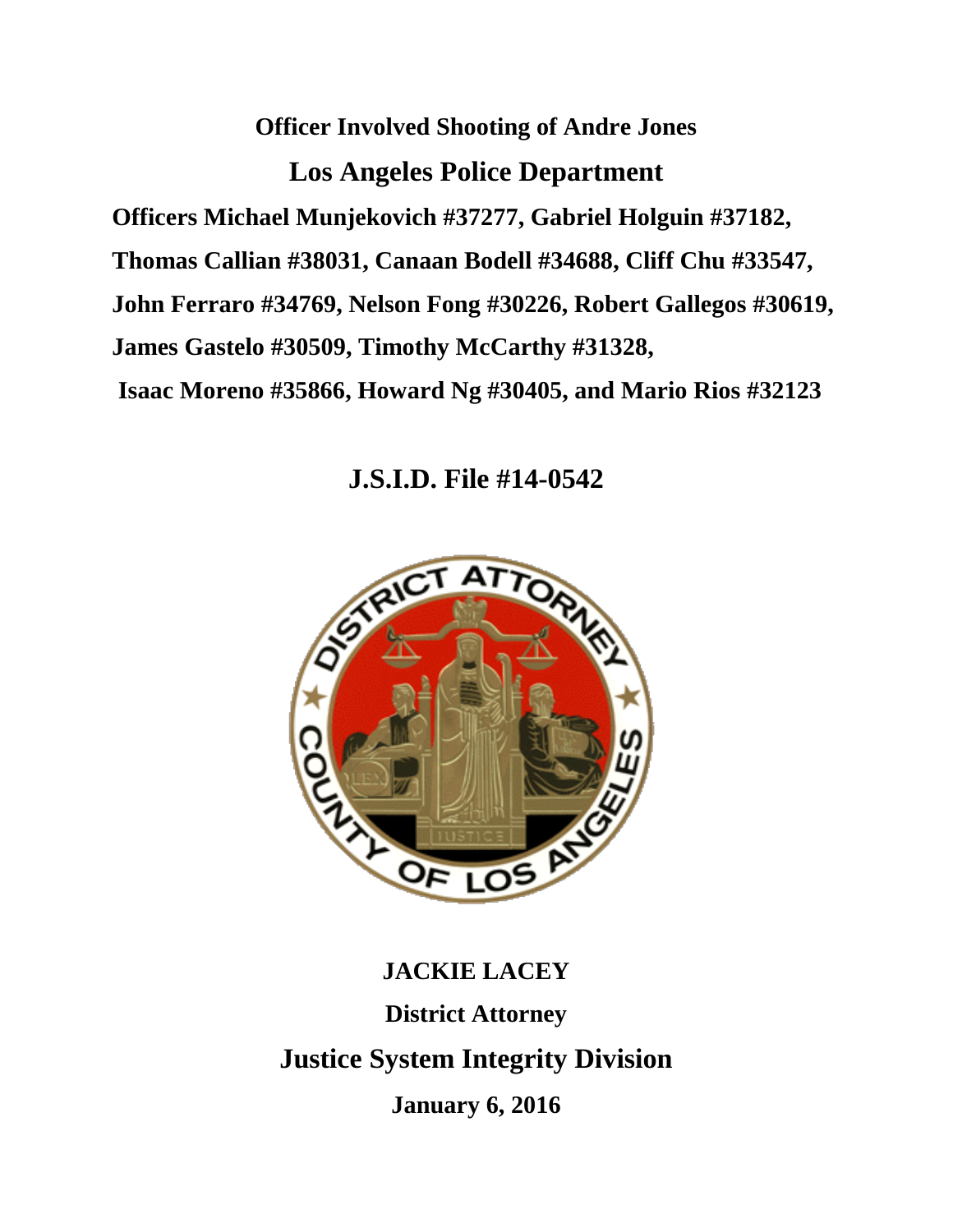## **MEMORANDUM**

| TO:             | <b>COMMANDER ROBERT A. LOPEZ</b><br>Force Investigation Division<br>Los Angeles Police Department<br>100 W. First Street, Suite 431<br>Los Angeles, California 90012 |
|-----------------|----------------------------------------------------------------------------------------------------------------------------------------------------------------------|
| FROM:           | <b>JUSTICE SYSTEM INTEGRITY DIVISION</b><br>Los Angeles County District Attorney's Office                                                                            |
| <b>SUBJECT:</b> | <b>Officer Involved Shooting of Andre Jones</b><br>J.S.I.D. File No. 14-0542<br>F.I.D. File No. F053-14                                                              |
| DATE:           | January 6, 2016                                                                                                                                                      |

The Justice System Integrity Division of the Los Angeles County District Attorney's Office has completed its review of the August 18, 2014, fatal shooting of Andre Jones by Los Angeles Police Department (LAPD) Officers Michael Munjekovich, Gabriel Holguin, Thomas Callian, Canaan Bodell, Cliff Chu, John Ferraro, Nelson Fong, Robert Gallegos, James Gastelo, Timothy McCarthy, Isaac Moreno, Howard Ng, and Mario Rios. It is our conclusion that the officers acted in lawful self-defense and in the lawful defense of another.

The District Attorney's Command Center was notified of the shooting on August 18, 2014, at approximately 3:48 a.m. The District Attorney Response Team (DART),

, responded

and was given a briefing and a walk-through of the scene.

The following analysis is based on various reports prepared by the LAPD Force Investigation Division (FID). The compelled statements of Officers Munjekovich, Holguin, Callian, Bodell, Chu, Ferraro, Fong, Gallegos, Gastelo, McCarthy, Moreno, Ng, and Rios were reviewed.

## **PROLOGUE**

 $\overline{a}$ 

On August 18, 2014, at approximately 2:12 a.m., LAPD Officers Gabriel Holguin and Michael Munjekovich were on patrol in a marked black and white vehicle when they observed Avel Turks, the driver of a gold Chevrolet Tahoe, fail to stop for a stop-sign at the corner of 81<sup>st</sup> and Broadway Street in the City of Los Angeles.<sup>1</sup> Turks' sole passenger, Andre Jones, rode in the front passenger seat. Neither Holguin nor Munjekovich were aware that Jones was armed with an assault rifle equipped with a high capacity magazine.

<sup>&</sup>lt;sup>1</sup> Holguin was driving the patrol car and Munjekovich was in the front passenger seat.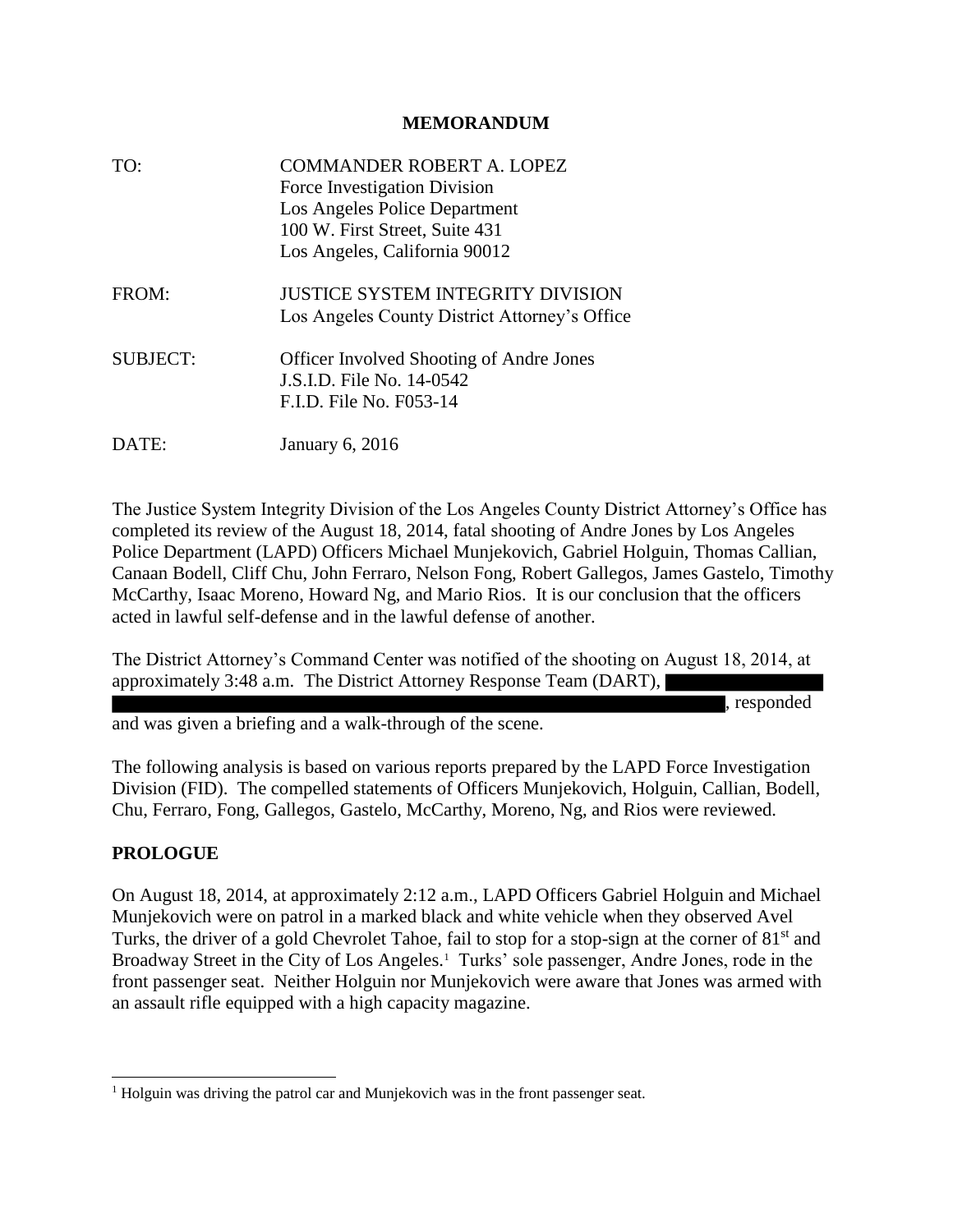The officers followed Turks as he sped through another stop sign and turned north onto Grand Avenue. Turks accelerated to a high speed and failed to stop for another stop sign at 79<sup>th</sup> Street and Grand Avenue. When Holguin and Munjekovich activated their emergency overhead lights, Turks increased his speed and went through a fourth stop sign at 76<sup>th</sup> Street and Grand Avenue. As Turks continued driving north, he sped through a red light at Florence Avenue and entered the 110 freeway going north. As the officers followed Turks and Jones, they activated their vehicle's siren, and requested both an air unit and back-up officers.

Turks reached speeds of over 80 miles per hour as he swerved in and out of traffic on the 110 freeway and then exited the freeway at Vernon Avenue. Turks subsequently crossed Vernon Avenue and drove onto a freeway entrance ramp for the northbound 110 freeway.

Turks suddenly stopped the Tahoe on the on-ramp. Jones opened the front passenger door of the Tahoe and fired at Munjekovich and Holguin as they drove towards Turks and Jones in their patrol vehicle. A bullet from Jones's rifle pierced the patrol car's front windshield. Munjekovich, who was seated in the passenger seat of the patrol car, fired his service pistol five times through the windshield at Jones.<sup>2</sup> Jones got back into the Tahoe and Turks drove up the on-ramp to the northbound 110 freeway.

As Turks drove north on the 110 freeway, Officer Thomas Callian and Andre Burton joined Munjekovich and Holguin in the pursuit. Turks exited the 110 freeway at Martin Luther King Boulevard and drove northbound on Hill Street. When Turks turned westbound onto 37<sup>th</sup> Street, he lost control of the vehicle and collided into a tree and pole on the north side of 37<sup>th</sup> Street.

Holguin stopped his patrol car at the intersection of  $37<sup>th</sup>$  and Hill Street and was immediately struck from behind by Callian who had been following at high speed. Jones, who had exited the damaged Tahoe, fired at Officers Callian, Burton, Munjekovich and Holguin. Munjekovich, Holguin and Callian returned fire.<sup>3</sup> Jones and Turks ran west down 37<sup>th</sup> Street towards Grand Avenue. Multiple LAPD Officers responded to the location to assist in capturing Turks and Jones before they could flee the area.

A helicopter manned by Officers Micheal Fraser and Jason Chappell also responded to the location. Fraser established a perimeter around the location of the crash and shooting. Sergeant Thomas Bojorquez, the incident commander at the location, subsequently requested the assistance of the Metropolitan Division Special Weapons and Tactics (SWAT) unit and K-9 officers.

A second helicopter equipped with an infrared detection system manned by Officers Michael Rodriguez and Greg Duran arrived to assist in locating Jones and Turks. The helicopter scanned the area and identified an unknown heat source in a trash dumpster located at 3705 South Grand Avenue. Multiple SWAT officers responded to the location and were organized into three teams. Team one consisted of Officers Enrique Anzaldo, Cliff Chu, Timothy McCarthy, Issac Moreno,

<sup>&</sup>lt;sup>2</sup> Jones fired upon the officers so suddenly that Munjekovich did not have an opportunity to exit the patrol vehicle before firing at Jones.

<sup>&</sup>lt;sup>3</sup> Burton went to the trunk of his vehicle to retrieve his rifle and did not have an opportunity to fire at Jones before Jones fled west down 37<sup>th</sup> Street.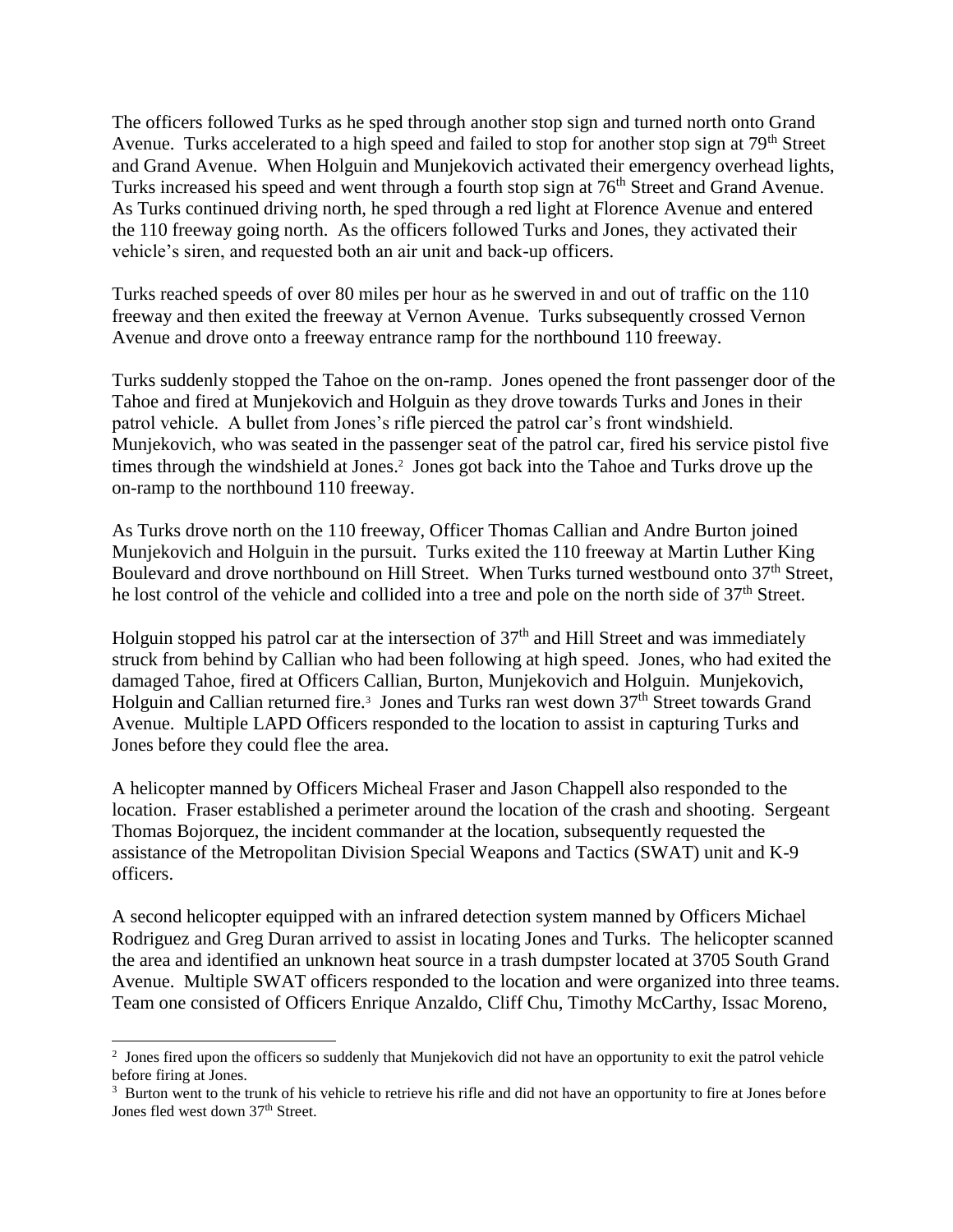Mario Rios, Jonathan Pultz, Canaan Bodell and K-9 Officer Ringo. Team two consisted of Officers Eduardo Perez, Aron Algren, Robert Gallegos, Matthew Killman, David Corbet, Floyd Curry, Sergeant Leonard Christian and K-9 Officer Roscoe. Team three consisted of Officers Troy Thomas, Jeff Miller, James Gastelo, John Ferraro, Nelson Fong, Michael Messenger, Ivan Ramos, and K-9 Officer Nico.<sup>4</sup>

In addition, Officer Howard Ng arrived at the location in a MedCat armored vehicle equipped with medical trauma supplies. A second armored vehicle known as a BearCat was also brought to the location.

Members of the first and second SWAT teams surrounded Turks who was hiding in the dumpster located at 3705 South Grand Avenue. Sergeant Leonard Christian informed Turks that he was surrounded, ordered him to come out of the dumpster and advised him to follow the officers' directions. Christian also warned Turks that the officers might use force if he did not come out of the dumpster. Turks did not respond. Office Perez deployed a Magnum stun grenade under the dumpster which detonated. Turks did not respond and remained inside the dumpster. As other SWAT officers provided cover, Officer McCarthy tossed a Stinger grenade into the dumpster.<sup>5</sup> The Stinger grenade detonated and moments later, Turks stood up with his hands raised and screamed, "I give up."

After Turks was taken into custody, Rodriguez located an unknown heat source next to a palm tree on the east side of Grand Avenue south of 37<sup>th</sup> Street; he directed officers on the ground to that location. Officer Perez approached the location with several officers and spotted Jones attempting to conceal himself behind a palm tree. As Perez and other officers moved south down Grand Avenue towards Jones, Jones moved away from the tree and positioned himself behind the rear area of a car parked close-by and pointed the rifle he was carrying at the police officers.

Perez warned his fellow officers that Jones was armed with a rifle. The officers took cover behind cars parked on the east and west side of Grand Avenue, north of Jones' location. Officers Ferraro and Rios, who had taken a position behind a Dodge Challenger on the west side of the street with several other officers, fired at Jones as he exposed himself slightly while still holding the rifle. Jones took cover again at the rear of the car and aimed his rifle once again towards the officers.

In order to provide cover for the officers as they advanced towards Jones' position, SWAT Officer Anzaldo ordered the MedCat and BearCat vehicles to slowly move south down Grand Avenue.

Jones fired his assault rifle north in the direction of a Dodge Challenger parked on the west side of Grand Avenue which SWAT Officers Bodell, Rios, Fong, Ferraro, and Messenger were using

 $\overline{a}$ 

<sup>4</sup> K-9 Officers Ringo, Roscoe and Nico are police dogs.

<sup>&</sup>lt;sup>5</sup> A Magnum stun grenade is a tactical stun munition that produces a loud noise and bright light designed to disorient a suspect. A Stinger grenade is a rubber grenade filled with oleoresin capsicum and rubber projectiles; it is designed for use in confined spaces where directly approaching a suspect presents a situation which is inherently dangerous.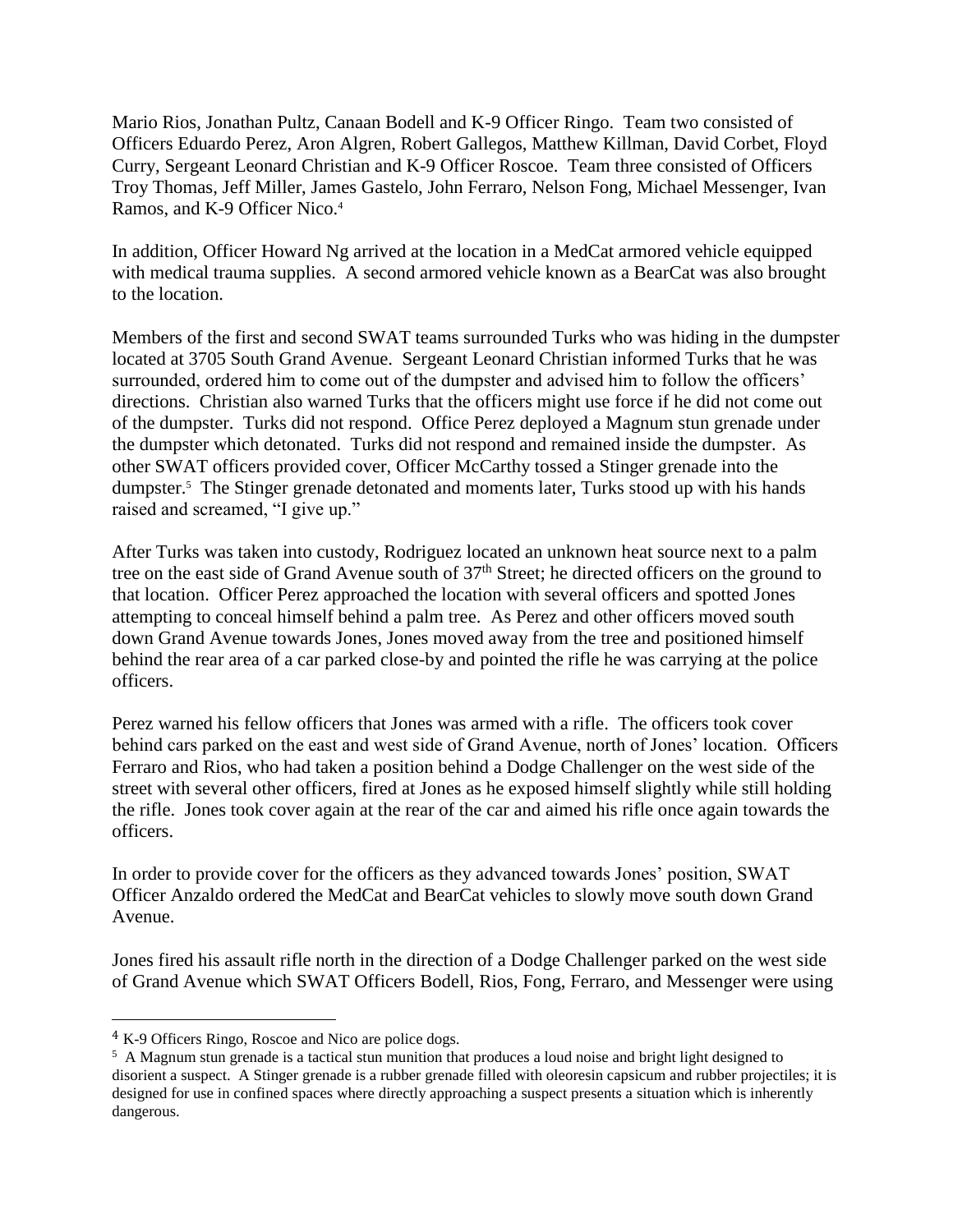for cover. Rios, Ferraro, Bodell, and Fong fired at Jones with their rifles. Officer Gallegos, who was positioned on the east side of Grand Avenue across the street from the officers clustered around the Challenger, also fired at Jones.

After the volley of gunfire between Jones and the officers, the BearCat moved further south down the street. Several officers moved next to and behind the BearCat including McCarthy, Bodell, Ferraro, Moreno, Fong, Messenger, Anzaldo and Sergeant Christian. McCarthy and Christian went inside the BearCat. Rios and Chu remained behind the Challenger.

Jones fired in the direction of the BearCat and the Challenger on the west side of the street which the officers had employed for cover.<sup>6</sup> Several bullets struck the BearCat and Fong, who was positioned alongside the front passenger portion of the BearCat, was shot in the left shin.<sup>7</sup> Fong fired at Jones and fell backwards.<sup>8</sup> Bodell, who had assumed a prone position behind the BearCat once it had stopped, fired under the vehicle towards Jones.

Seeing that Fong was seriously injured and bleeding profusely, Ferraro pulled him to the rear of the Challenger they had previously used for cover. Bodell, Gastello, Moreno, Ng, Rios, McCarthy and Chu fired at Jones.<sup>9</sup> Jones was struck by gunfire and collapsed.

The paramedics who responded to the location in an attempt to treat Jones determined that he was dead. Officer Fong was initially treated at the location by officers and paramedics; he was later transported to the hospital.

The rifle used by Jones (a Norinco 7.62 x 39 caliber SKS assault rifle with a loaded drum magazine) to shoot Officer Fong and which Jones fired at several officers including Munjekovich, Holguin, Callian, Bodell, Chu, Ferraro, Gallegos, Gastelo, McCarthy, Moreno, Ng, and Rios was later recovered from the crime scene on  $37<sup>th</sup>$  Street by personnel from the LAPD Scientific Investigation Division (SID).

On August 21, 2014 and August 22, 2014, Los Angeles County Coroner Deputy Medical Examiner Kevin Young conducted an autopsy of Jones' body and determined that Jones had sustained at least eight gunshot wounds, four of which he deemed fatal. Young determined that two of the four fatal gunshots were to Jones' chest, that one was to his waist area and that another was to his head. Young also noted that Jones sustained four separate bullet graze wounds.

Blood samples taken from Jones' body were analyzed for the presence of controlled substances by the Los Angeles County Coroner's Office and tested positive for the presence of marijuana, ethanol, codeine and morphine.

 $\overline{a}$ 

<sup>&</sup>lt;sup>6</sup> Several civilians in the area witnessed all or part of the gunfire between Jones and LAPD officers in the area of 37th Street and Grand. Witnesses Franciso Reyes and Nancy Torres both informed LAPD FID Investigators that Jones fired first at the officers who then shot and killed him. Witness John Cardoza informed LAPD FID investigators that he heard officers at the scene ordering Jones to drop his weapon before he was shot.

 $<sup>7</sup>$  The bullet which struck Fong broke bones in his lower leg and exited through his left calf.</sup>

<sup>&</sup>lt;sup>8</sup> Investigators were unable to determine whether Fong shot at Jones before or after he was shot.

<sup>&</sup>lt;sup>9</sup> Based on interviews with the officers in this case, FID investigators learned that Jones fired his rifle from behind, next to and prone to the car that he used for cover.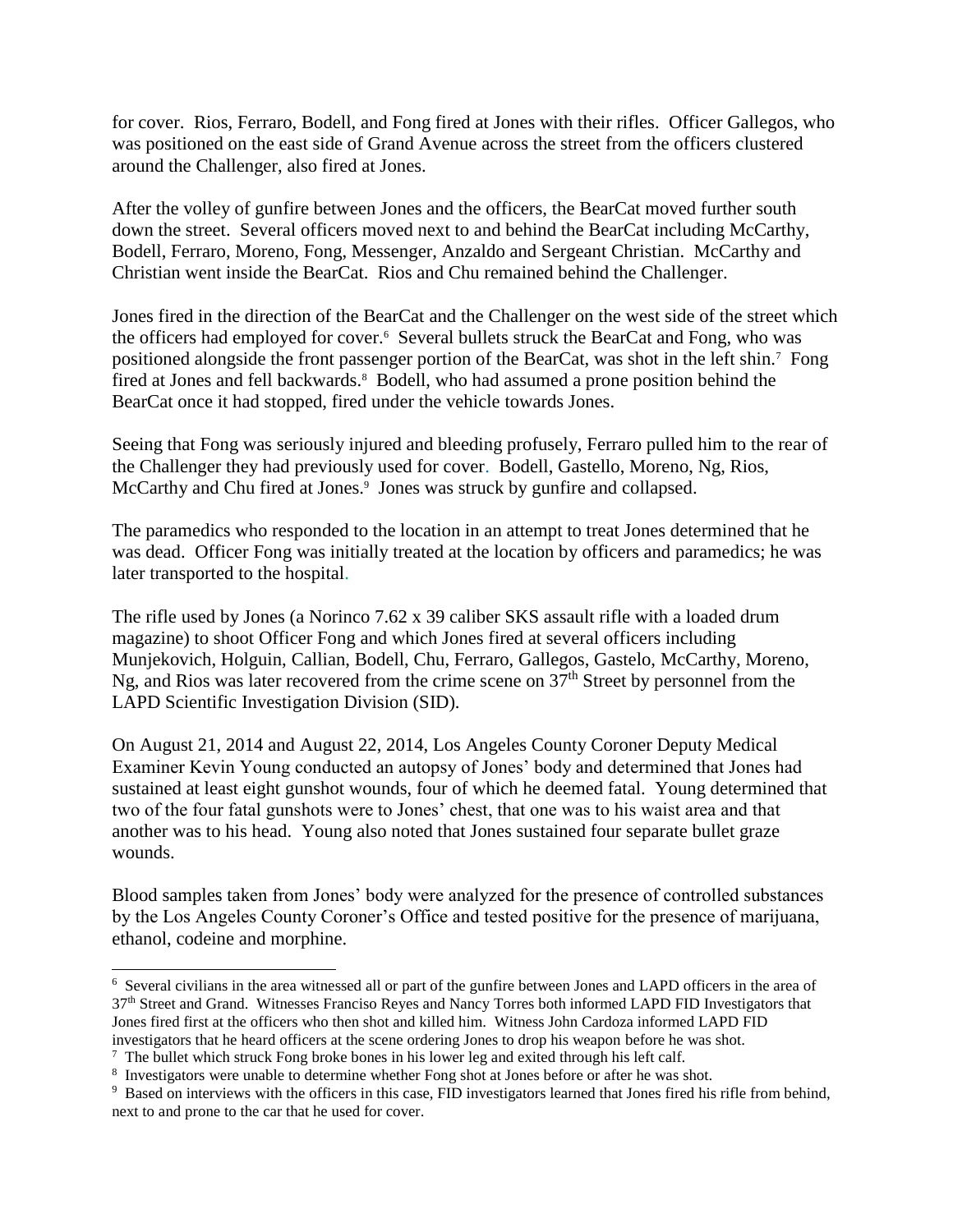## **CONCLUSION**

The use of deadly force in self-defense or in the defense of another is justifiable if the person claiming the right actually and reasonably believed the following: (1) that he or someone else was in imminent danger of being killed or suffering great bodily injury; (2) that the immediate use of force was necessary to defend against that danger; and (3) that he used no more force than was reasonably necessary to defend against that danger. See, *CALCRIM No. 505*.

The test for whether an officer's actions were objectively reasonable is "highly deferential to the police officer's need to protect himself and others." *Munoz v. City of Union City* (2004) 120 Cal.App.4th 1077, 1102. Reasonableness of force used by an officer depends on the facts and circumstances of each particular case, including the severity of the crime at issue, whether the suspect poses an immediate threat to the safety of the officers or others, and whether he is actively resisting arrest or attempting to evade arrest by flight. *Graham v. Connor* (1989) 490 U.S. 386, 396. "The reasonableness of the particular force used must be judged from the perspective of a reasonable officer on the scene, rather than with the 20/20 vision of hindsight." *Id.* "The calculus of reasonableness must embody allowance for the fact that police are often forced to make split-second judgments—in circumstances that are tense, uncertain, and rapidly evolving—about the amount of force that is necessary in a particular situation." *Id.* at 396-97.

Actual danger is not necessary to justify the use of deadly force in self-defense. If one is confronted by the appearance of danger which one believes, and a reasonable person in the same position would believe, would result in death or great bodily injury, one may act upon those circumstances. The right of self-defense is the same whether the danger is real or apparent. *People v. Toledo* (1948) 85 Cal.App.2d 577; *See also People v. Minifie* (1996) 13 Cal.4th 1055, 1068; *People v. Clark* (1982) 130 Cal.App.3d 371, 377; *People v. Collins* (1961) 189 Cal.App.2d 575, 588.

The evidence presented in this case demonstrates that Officers Munjekovich, Holguin, Callian, Bodell, Chu, Ferraro, Fong, Gallegos, Gastelo, McCarthy, Moreno, Ng, and Rios each reasonably believed that Andre Jones' violent and deadly behavior posed a significant threat of death or serious physical injury to themselves and their fellow officers.

From their initial contact with Officers Munjekovich and Holguin, Jones and Turks engaged in a course of conduct which placed the general public and members of the LAPD at a great risk of serious bodily injury and death.

After committing a series of dangerous traffic violations, including speeding through several stop signs, Turks and Jones led Officers Munjekovich and Holguin on a high speed chase. When Munjekovich and Holguin drove closely behind Jones and Turks, Turks stopped and Jones fired a high powered assault rifle at the patrol car driven by the officers. A bullet fired by Jones struck the front windshield. Officer Munjekovich, who was seated in the passenger seat of the patrol car, reacted immediately and fired his service pistol five times through the windshield at Jones. Jones' attack was so sudden and unexpected that Munjekovich did not have the time to exit the patrol vehicle before firing his service pistol in defense of himself and his partner.